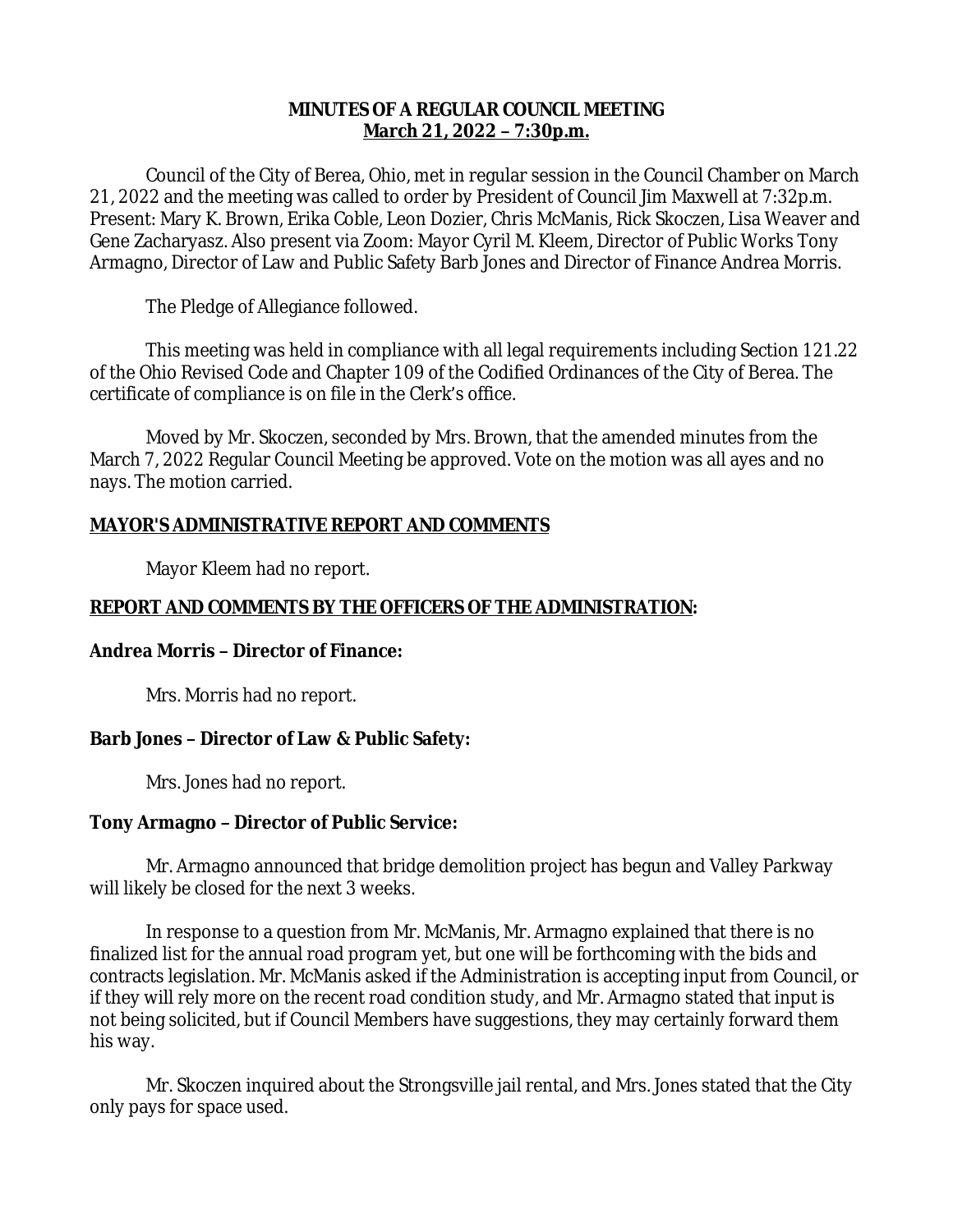In response to a question from Mr. Skoczen, Mr. Armagno stated that the repairs at the pool will include the replacement of the security doors, which will be equipped with a selflocking timer, as well as plumbing and other repairs, all necessary due to vandalism. The amount Mr. Skoczen referenced on the Board of Control list is, therefore, not the total expense of all repairs.

Mr. Skoczen inquired about field renovations at Dora Lee, Jason Malone, and Parknoll, and Mr. Armagno stated that he thinks dirt is simply being added to the fields, as a touch-up, but suggested he contact Mr. Compton to be certain.

Mrs. Brown informed Mr. Armagno that there is a lot of shattered glass in the street at Front and Center, and Mr. Armagno stated that the Service crews will address it as quickly as possible.

#### **Marty Compton – Director of Recreation:**

Mr. Compton was not present.

### **COMMENDATIONS: NONE**

#### **PETITIONS: NONE**

### **AUDIENCE PARTICIPATION:**

Marty Lott expressed concern about the house next to his Mom at 138 The Mall. He stated that the house has been fully gutted, but has since remained untouched for 2 to 3 years. He wondered at what point the City will get involved, especially since racoons have been living inside. Mr. Maxwell stated that while there is no law that the house must be occupied, there are exterior maintenance laws that can be looked at and, if necessary, enforced.

Eydie Lott inquired about a property on which water bills and taxes have not been paid. Mr. Maxwell explained that, once a year, Council is provided legislation to assess unpaid water and sewer fees to the tax duplicate. With regard to property taxes, Mrs. Jones stated that the County determines what houses they take foreclosure action against, but suggested Mrs. Lott reach out to the County Fiscal Office.

Honestor Davidson stated that he has watched the North End Sewer Committee Meetings, and has questions to ask, but no venue in which to ask them. Mr. Maxwell suggested either texting or emailing his questions to a committee member, so that he is able to get a response.

### **COUNCIL COMMITTEE REPORTS AND ANNOUNCEMENTS:**

#### **Finance Committee – Rick Skoczen, Chair**

Mr. Skoczen stated that the Finance Committee did meet to discuss the budget last week, and he reached out to Mrs. Morris with a couple additional points of clarification, which will be addressed this evening.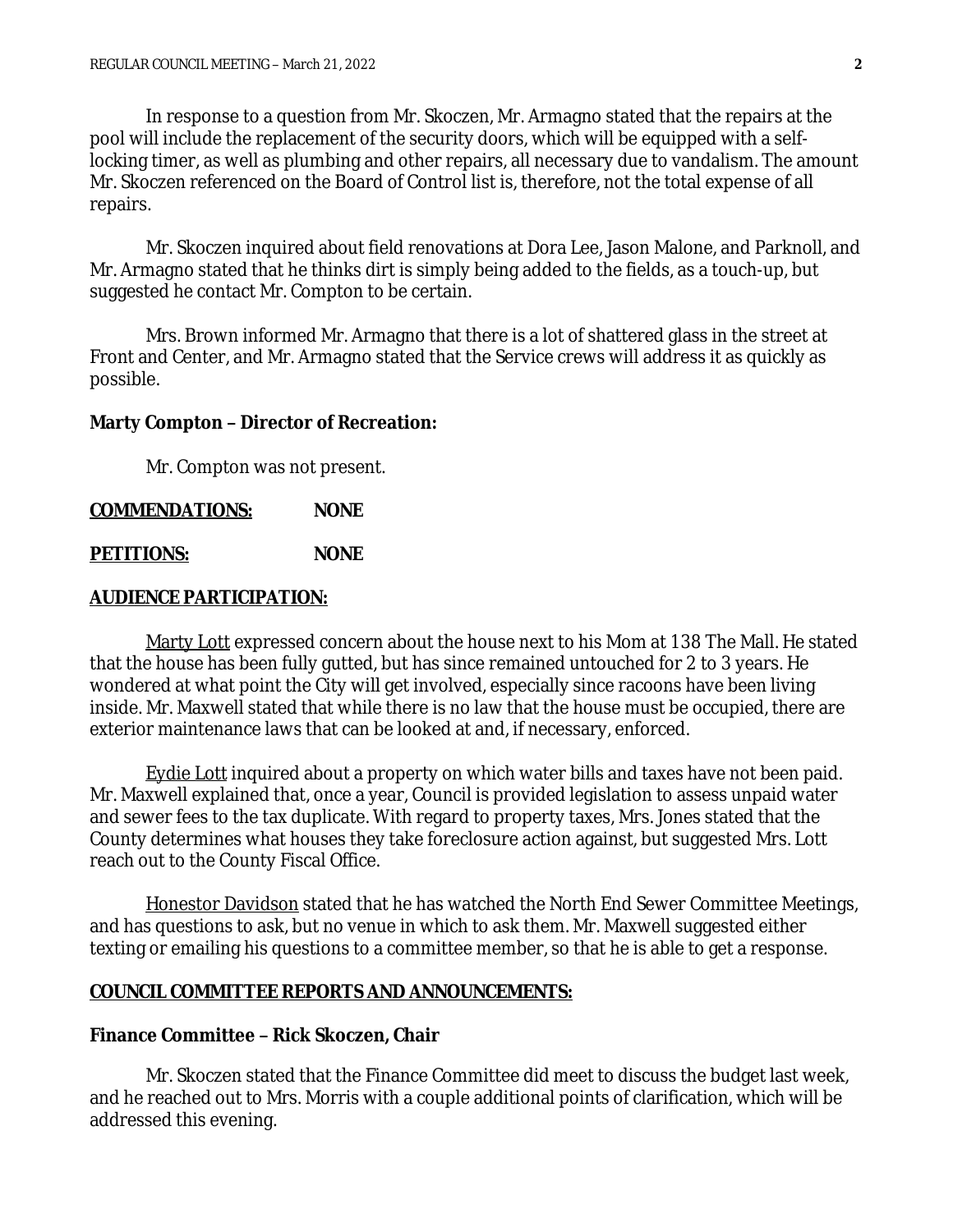#### **LEGISLATION – THIRD READING:**

### **ORDINANCE NO. 2-2: AN ORDINANCE AUTHORIZING THE MAYOR TO ENTER INTO A COMMUNITY REINVESTMENT AREA ("CRA") AGREEMENT WITH JOYCE MANUFACTURING CO. AND RAM REAL ESTATE, LLC., AND DECLARING AN EMERGENCY.**

The Clerk read the title of the Ordinance.

Moved by Mr. Skoczen, seconded by Mr. McManis, that Ordinance No. 2-2 be adopted. Vote on the motion was ayes: Brown, Coble, Dozier, McManis, Skoczen, Weaver and Zacharyasz. Nays: None. The motion carried.

### **ORDINANCE NO. 2-3: AN ORDINANCE AUTHORIZING ALL ACTIONS NECESSARY TO ACCEPT NORTHEAST OHIO PUBLIC ENERGY COUNCIL (NOPEC) 2022 ENERGIZED COMMUNITY GRANT(S), AND DECLARING AN EMERGENCY.**

The Clerk read the title of the Ordinance.

Moved by Mrs. Brown, seconded by Mr. Zacharyasz, that Ordinance No. 2-3 be adopted. Vote on the motion was ayes: Brown, Coble, Dozier, McManis, Skoczen, Weaver and Zacharyasz. Nays: None. The motion carried.

## **ORDINANCE NO. 2-4: AN ORDINANCE AUTHORIZING THE DIRECTOR OF PUBLIC SERVICE TO AMEND A CONTRACT WITH THE CUYAHOGA COUNTY DEPARTMENT OF PUBLIC WORKS TO EXTEND THE TERM OF THE CONTRACT TO PROVIDE CERTAIN SERVICES RELATIVE TO THE CITY SEWERS, AS DETERMINED FROM TIME-TO-TIME, TO FURTHER ADVANCE THE CITY'S SANITARY AND STORM SEWER MAINTENANCE PROGRAM, AND DECLARING AN EMERGENCY.**

The Clerk read the title of the Ordinance.

Moved by Mrs. Brown, seconded by Mr. Dozier, that Ordinance No. 2-4 be adopted. Vote on the motion was ayes: Brown, Coble, Dozier, McManis, Skoczen, Weaver and Zacharyasz. Nays: None. The motion carried.

Moved by Mrs. Brown, seconded by Mrs. Weaver, that the order of the agenda be amended so that Ordinance No. 2-6 is considered before Ordinance No. 2-5. Vote on the motion was all ayes and no nays. The motion carried.

## **ORDINANCE NO. 2-6: AN ORDINANCE AUTHORIZING THE MAYOR TO ENTER INTO AN AGREEMENT WITH THE CENTURY HOME GARDEN DISTRICT HOMEOWNERS' ASSOCIATION FOR THE PURPOSE OF INCLUDING 106 JACOB STREET (PERMANENT PARCEL NO. 364-06- 022), IN THE CENTURY HOME GARDEN DISTRICT, AND DECLARING AN EMERGENCY.**

The Clerk read the title of the Ordinance. Mrs. Coble recused herself from the discussion.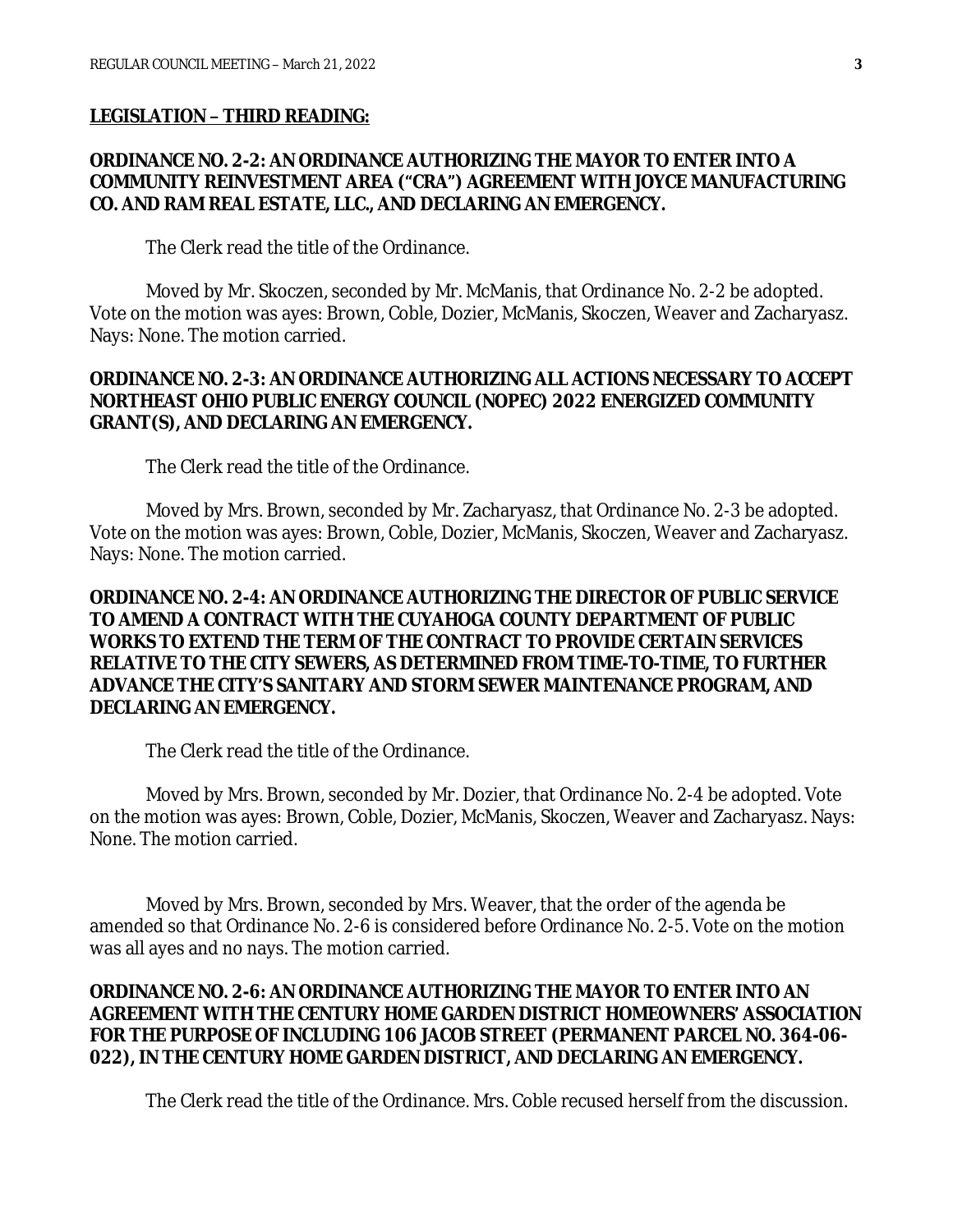Robert Shurell stated that he appreciates what the City is doing to help his neighborhood, adding that the HOA will become the backbone of said neighborhood and he thinks it is great that the City would choose to make its property a part of it prior to sale.

Lynn Taliak stated that while her neighborhood was once homey and historic, the condition of it has been slipping, but the Police Department has been a true asset and recent City efforts are very appreciated.

Marlene Shurell thanked Mayor Kleem and Council for their support, adding that the recently formed HOA is growing and they will not stop working to maintain a gorgeous neighborhood. She noted that the HOA will be working with the University to see if, over time, some houses owned by Baldwin Wallace could be turned over and become owner occupied.

General discussion commenced concerning the boundaries of the HOA and other distressed neighborhoods in the area.

Mayor Kleem thanked the residents in this neighborhood for initiating meetings and conversations about the HOA and the rehabilitation of the formerly DeGeronimo-owned properties that the City acquired. While there was not always agreement, everyone worked to reach consensus, and he acknowledged the work that has been done by Dr. Taliak and Lynn Taliak, Mrs. Coble, both before and after being elected to Council, Matt Madzy and Jim Brown.

Mrs. Weaver added that the way the neighborhood has pulled together is truly commendable, and Mrs. Shurell said they are happy to do it and noted that the entire HOA is supportive of 106 Jacob Street being added to the HOA.

Moved by Mrs. Brown, seconded by Mr. McManis, that Ordinance No. 2-6 be amended by the removing the 4th Whereas Clause. Vote on the motion was ayes: Brown, Dozier, McManis, Skoczen, Weaver and Zacharyasz. Nays: None. The motion carried.

Moved by Mrs. Brown, seconded by Mr. McManis, that Ordinance No. 2-6 be adopted, as amended. Vote on the motion was ayes: Brown, Dozier, McManis, Skoczen, Weaver and Zacharyasz. Nays: None. The motion carried.

### **ORDINANCE NO. 2-5: AN ORDINANCE AUTHORIZING THE MAYOR TO ENTER INTO A PURCHASE AGREEMENT FOR THE SALE OF REAL PROPERTY, LOCATED AT 106 JACOB STREET, PERMANENT PARCEL NO. 364-06-022, A SINGLE-FAMILY HOME, WHICH IS NO LONGER NEEDED FOR MUNICIPAL PURPOSES, TO THE PERSON OR PERSONS OR ENTITY SUBMITTING THE HIGHEST AND BEST OFFER, AND DECLARING AN EMERGENCY.**

The Clerk read the title of the Ordinance, albeit a bit out of order. Mrs. Coble recused herself from the discussion.

Moved by Mrs. Brown, seconded by Mr. Dozier, that Ordinance No. 2-5 be adopted. Vote on the motion was ayes: Brown, Dozier, McManis, Skoczen, Weaver and Zacharyasz. Nays: None. The motion carried.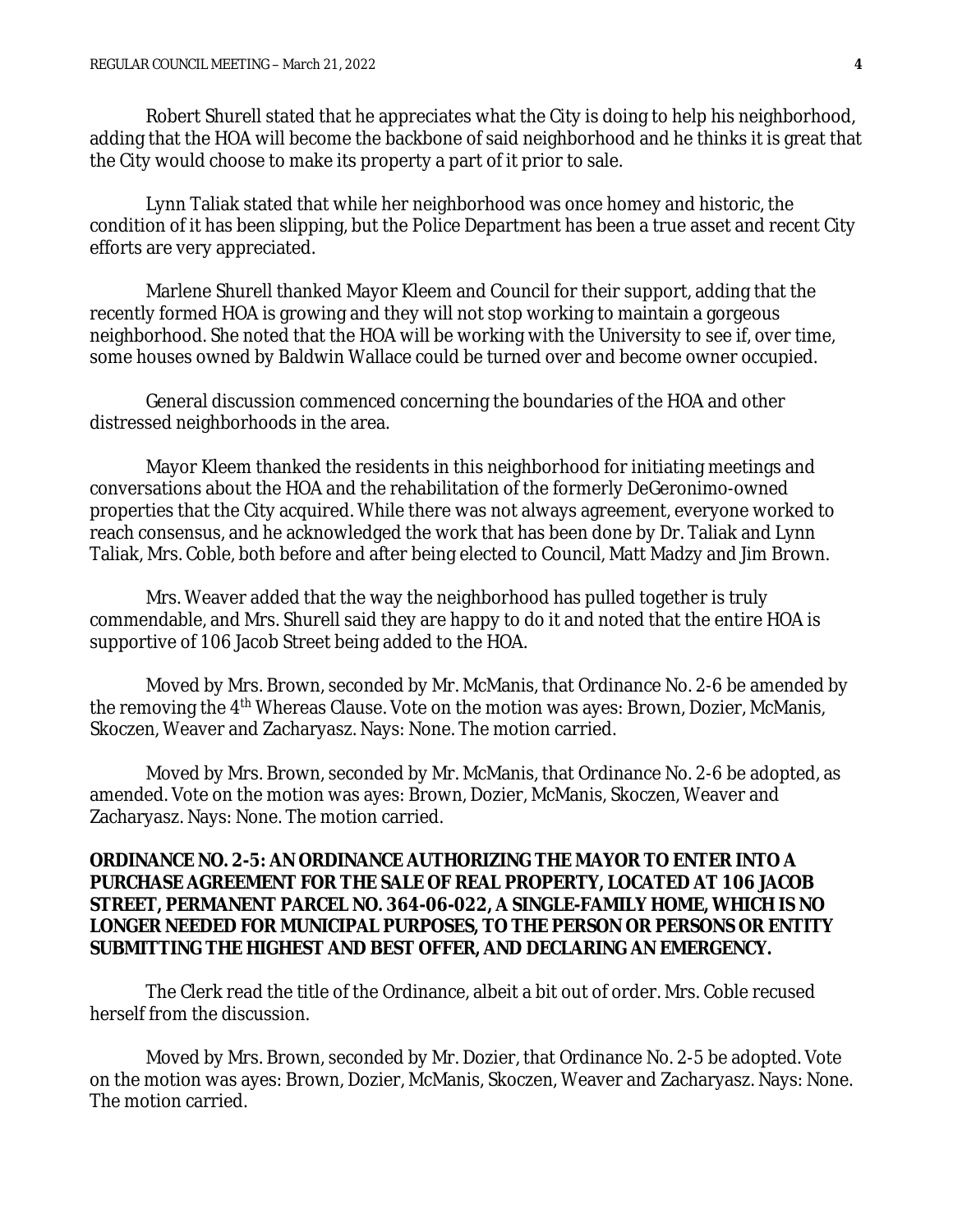### **ORDINANCE NO. 2-7: AN ORDINANCE APPROPRIATING FROM THE VARIOUS FUNDS TO INDIVIDUAL ACCOUNTS FOR THE CURRENT EXPENDITURES AND OTHER EXPENSES OF THE CITY OF BEREA FOR THE FISCAL YEAR ENDING DECEMBER 31, 2022, AND EXPRESSLY REPEALING ORDINANCE NO. 2021-77.**

The Clerk read the title of the Ordinance.

Mrs. Morris stated that the annual budget must be adopted by March 31, 2022, however it is a moving document, and thus necessary adjustments and amendments will be brought back to Council throughout the year. She added that there are different types of funds which include: governmental funds, business funds, fiduciary funds and special revenue funds.

Mrs. Morris identified the budget goals as having cash on hand for 3-6 months of expenditures, in the case of an extraordinary event, and paying cash for capital items under \$50,000, while looking for lease options or grant funding for purchases over that amount. She noted that the City does not budget out more than is expected in revenue for each fund, in order to maintain balanced accounts.

Mrs. Morris stated that one concern with regard to the budget is inflation, including the recent interest rate increase, as well as the potential of large income tax refunds for people who worked from home during the pandemic.

With regard to outstanding debt, Mrs. Morris explained that the City's Notes are being held by a bank and must be repaid on an annual basis. They must either be paid off in full, or paid down and rolled over. This year, the City has already paid down and rolled over a large Note, but will do so again later in the year, when it is rolled, along with the Browns Note, in to a long term bond. For accounting purposes, it appears that the City is paying double the amount, but it is simply the same Note being paid two times, with an interest savings of \$200,000. Mr. Maxwell clarified that, on paper, it looks like the City is paying it twice, but the City is actually taking money in too. Mrs. Morris added that this offset can be viewed on the expected revenues worksheet.

Mrs. Brown asked why the City did not roll the money in to a long term bond sooner, and Mrs. Morris responded that the interest rates on annual notes has been as low as .25%. Now the City is looking to roll the notes in to one long term bond, at a competitive interest rate.

General discussion commenced concerning the interest rate savings of \$200,000, and Mrs. Morris explained that this savings has already been realized on the 2013 bond, although it is uncertain how much interest the City will save on the final debt roll-over in September. She assured Council that every municipality has a bond counsel, an underwriter and a financial advisor, and they are monitoring the markets and assisting with debt issuances and other financial matters.

Mr. McManis inquired about the longest bond issuance, and Mrs. Morris stated that it depends on the type of asset, but it is likely at least 25 years. She added that once the debt is in a bond, the City will not need to be reviewed by Moody's, and thus maintain our Aa2 rating.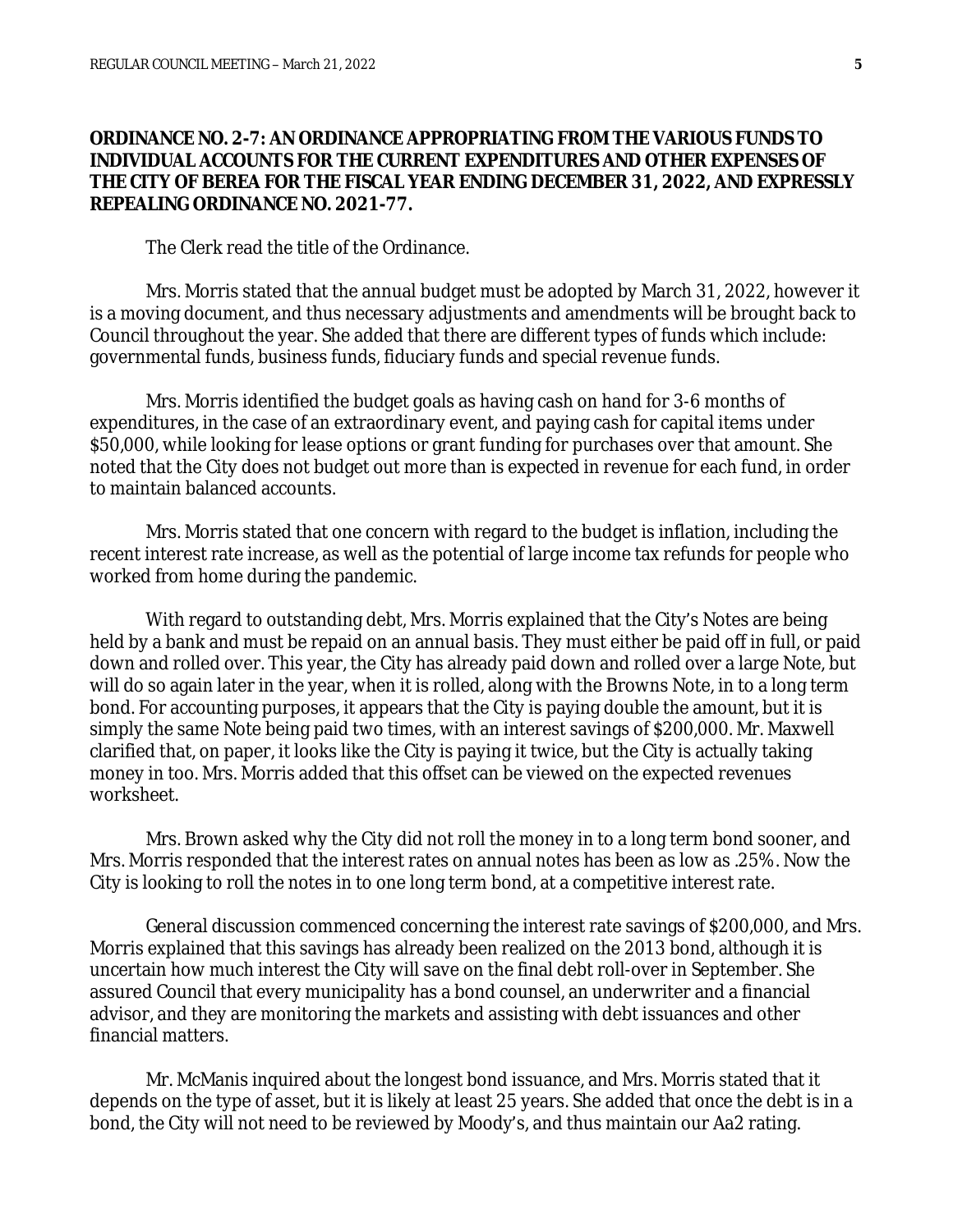Mrs. Morris continued by explaining that the City has 4 different outstanding bonds: 2010 refunded bonds, 2013 various purpose bonds, 2015 various purpose bonds and 2016 refunded bonds.

Mrs. Coble stated that a resident sent her a couple questions, the first being how much debt the City has paid off in the last 2 years. Mrs. Morris stated that the City pays down, at minimum, \$1,000,000 in debt each year. Mrs. Coble next asked if the bonds can be paid off early, and Mrs. Morris responded that they can, after the callable date. Mrs. Coble then inquired as to what percentage of the budget is used for payroll, and Mrs. Morris stated that it is the largest expenditure, and probably 75%-80% of the total budget.

Mr. McManis wondered why brokerages weren't interested in the City's debt last year, and Mrs. Morris responded that large investment firms watch the market and determine where they have a need to fill. Their disinterest was more about their portfolio and less about Berea.

Mr. Skoczen emphasized that the budget is fluid, and Council has the ability to reappropriate funds based on projects and/or unforeseen circumstances.

Daune Jaynes inquired about the \$650,000 earmarked for North End I & I Improvements, and Mr. Maxwell replied that it accounts for money for the "second drain", as well as money that Mayor Kleem has committed to with regard to projects in the neighborhood. Mrs. Jaynes asked when the funds will begin being used, and Mr. Maxwell responded that the relief sewer work will not begin until the City knows whether or not grant funding has been received. If not received, the City may opt to look elsewhere for funding. Money has, however, been being appropriated since the 1<sup>st</sup> of the year, and is being spent, as required.

Moved by Mr. Skoczen, seconded by Mr. Dozier, that Ordinance No. 2-7 be adopted. Vote on the motion was ayes: Brown, Coble, Dozier, McManis, Skoczen, Weaver and Zacharyasz. Nays: None. The motion carried.

#### **LEGISLATION – SECOND READING:**

## **ORDINANCE NO. 3-1: AN ORDINANCE OPTING-OUT OF H.B. 172 AND REAFFIRMING THE BAN ON DISCHARGING, IGNITING OR EXPLODING FIREWORKS IN THE CITY OF BEREA, AS SET FORTH IN CHAPTER 1519 OF THE CODIFIED ORDINANCES OF THE CITY OF BEREA, AND DECLARING AN EMERGENCY.**

The Clerk read the title of the Ordinance.

Ordinance No. 3-1 stands on second reading.

## **ORDINANCE NO. 3-2: AN ORDINANCE AUTHORIZING THE DIRECTOR OF PUBLIC SERVICE TO RENEW AN AGREEMENT WITH CUYAHOGA SOIL AND WATER CONSERVATION DISTRICT TO PROVIDE TECHNICAL ASSISTANCE IN IMPLEMENTING SOIL AND WATER CONSERVATION MEASURES, AND DECLARING AN EMERGENCY.**

The Clerk read the title of the Ordinance.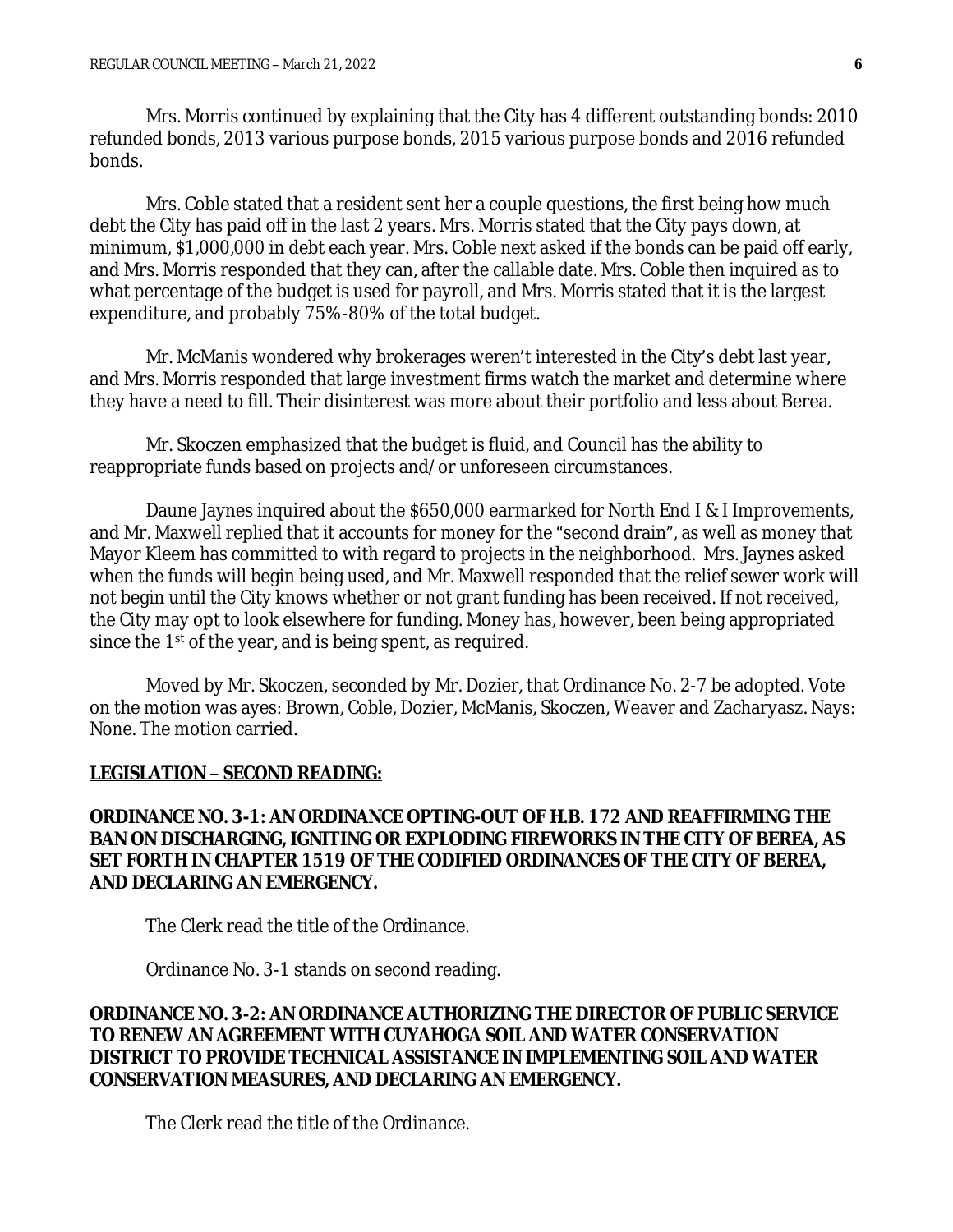Ordinance No. 3-2 stands on second reading.

**ORDINANCE NO. 3-3: AN ORDINANCE AMENDING SECTION 311.13, WATER RATES, OF CHAPTER 311, WATER, IN TITLE THREE, PUBLIC UTILITIES, OF PART THREE, STREETS, UTILITIES AND PUBLIC SERVICES CODE, AND AMENDING SECTION 1311.06, NON-RESIDENTIAL ALTERATION, RENOVATIONS AND MISCELLANEOUS BUILDING PERMIT FEES, OF CHAPTER 1311, NON-RESIDENTIAL CONSTRUCTION AND INSPECTION FEE SCHEDULE, OF PART THIRTEEN, BUILDING CODE, OF THE CODIFIED ORDINANCES OF THE CITY OF BEREA AND AMENDING SECTION 1312.04, RESIDENTIAL BUILDING PERMITS, OF CHAPTER 1312, RESIDENTIAL CONSTRUCTION AND INSPECTION FEE SCHEDULE, OF PART THIRTEEN, BUILDING CODE, OF THE CODIFIED ORDINANCES OF THE CITY OF BEREA TO INCLUDE BULK WATER INFORMATION AND TO PROVIDE CONSISTENCY ACROSS SECTIONS, AND DECLARING AN EMERGENCY.**

The Clerk read the title of the Ordinance.

Ordinance No. 3-3 stands on second reading.

**ORDINANCE NO. 3-4: AN ORDINANCE AMENDING SECTION 311.15(b), METERS AND SERVICES TAPS; RATES, OF CHAPTER 311, WATER, IN TITLE THREE, PUBLIC UTILITIES, OF PART THREE, STREETS, UTILITIES AND PUBLIC SERVICES CODE, AND AMENDING SECTION 1311.08, NON-RESIDENTIAL MISCELLANEOUS PLUMBING PERMIT FEES, OF CHAPTER 1311, NON-RESIDENTIAL CONSTRUCTION AND INSPECTION FEE SCHEDULE, OF PART THIRTEEN, BUILDING CODE, OF THE CODIFIED ORDINANCES OF THE CITY OF BEREA AND AMENDING 1312.07, RESIDENTIAL PLUMBING PERMITS, OF CHAPTER 1312, RESIDENTIAL CONSTRUCTION AND INSPECTION FEE SCHEDULE, OF PART THIRTEEN, BUILDING CODE, OF THE CODIFIED ORDINANCES OF THE CITY OF BEREA TO INCLUDE ALL SECTIONS IN CHAPTERS 1311 AND 1312 THAT CONTAIN WATER METERS AND SERVICE TAPS AND PROVIDE CONSISTENCY ACROSS SECTIONS, AND DECLARING AN EMERGENCY.**

The Clerk read the title of the Ordinance.

In response to a question from Mrs. Coble, Mr. Armagno explained that this Ordinance is intended to recapture the rising costs of materials and equipment, as well as to recover the costs of the meters themselves. There is no intention to make a profit.

Ordinance No. 3-4 stands on second reading.

## **ORDINANCE NO. 3-5: AN ORDINANCE AUTHORIZING THE MAYOR TO ENTER INTO A COMMUNITY REINVESTMENT AREA ("CRA") AGREEMENT WITH NHG PROPERTIES, LLC. AND HANEY LANDSCAPING, LLC., AND DECLARING AN EMERGENCY.**

The Clerk read the title of the Ordinance.

Mrs. Jones stated that Haney Landscaping intends to construct a new, 9,700 square foot, building on Berea Industrial Parkway. While the business currently has 4 full time positions, an additional 5 will be created within 36 months of final occupancy, and the annual payroll will be approximately \$500,000. The project will cost approximately \$960,000.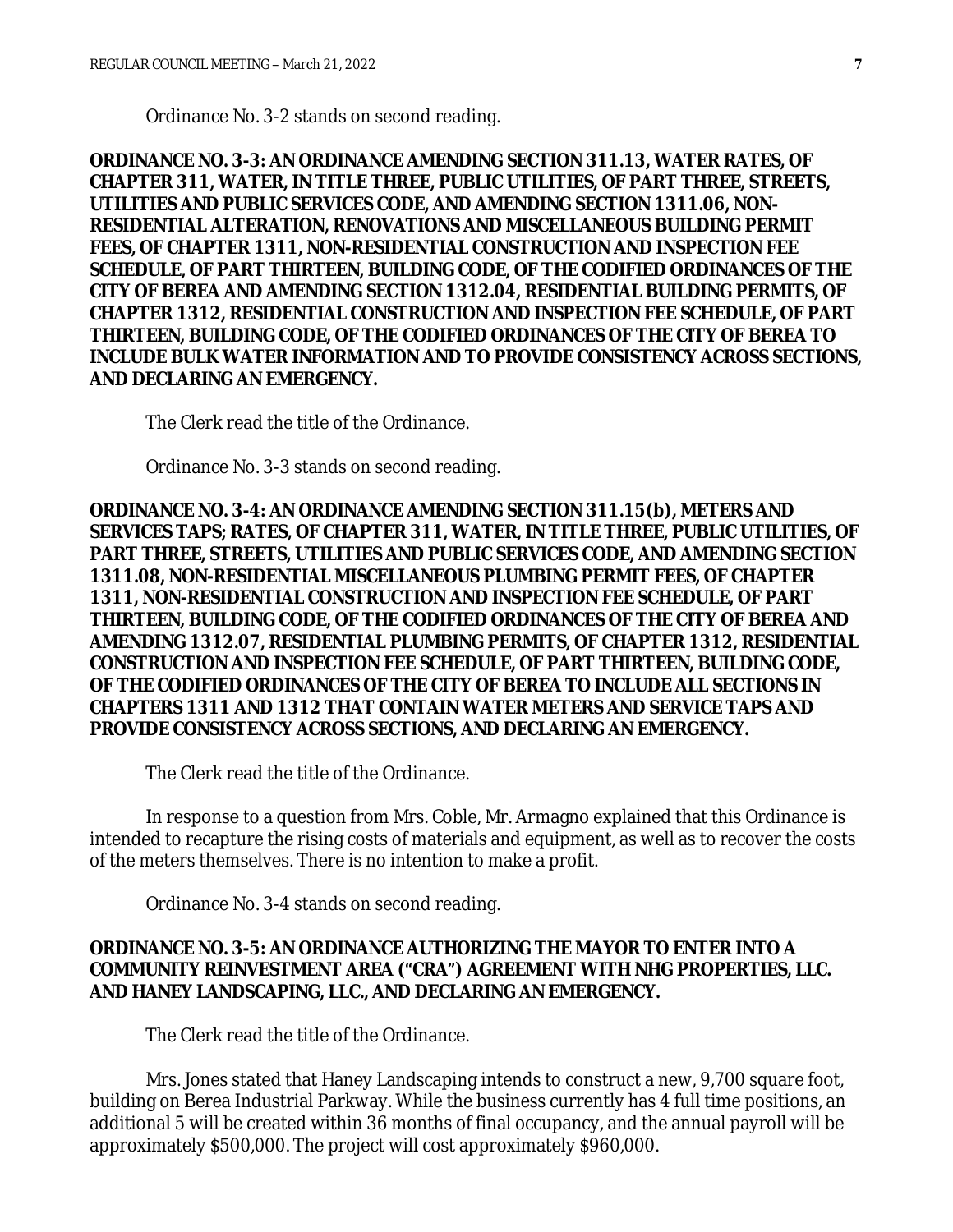Richard Gareau was present to speak on behalf of the application.

Mrs. Weaver stated that while she is supportive of the abatement, she is concerned if there is any conflict of interest since Mr. Haney does work for the City. Mrs. Jones replied that so long as certain qualifications are met, and the same tax abatement opportunity is available to every other business in the City, there is no ethical violation or legal conflict.

Mr. Maxwell noted that Mr. Gareau's company, Midwest Transatlantic, is a financial supporter of many things in Berea, and it is Haney Landscaping that contracts with the City.

Mayor Kleem took this opportunity to publicly thank Mr. Gareau, a long time Berea resident and business owner, adding that he is the type of business owner anyone would want in their community. He is honest, dependable, works well with everyone and is extremely generous, and regardless what happens with this abatement, Mayor Kleem stated that he wants to extend his appreciation to Mr. Gareau for all he has invested in this community. Mr. Maxwell concurred.

Proposed Ordinance No. 3-5 stands on first reading.

#### **REPORT AND COMMENTS BY THE PRESIDENT OF COUNCIL**

Mr. Maxwell had no report.

#### **REPORTS AND COMMENTS BY THE MEMBERS OF COUNCIL**

Mr. Skoczen had no report.

Mrs. Weaver had no report.

Mr. Zacharyasz had no report.

Mrs. Brown asked that the clock in the Chamber be addressed, thanked the residents in the audience for attending meetings and making things happen, expressed her appreciation to Mrs. Morris and Andy Palcheff for a thorough explanation of the budget, complimented the new Council Members on their insightful questions, encouraged further checks and balances with regard to the Board of Control lists, and asked everyone to watch for kids playing outside as it is the first day of Spring.

Mrs. Coble thank Mayor Kleem, Jim Brown and Matt Madzy for their work and support with regard to the house at 106 Jacob Street.

Mr. Dozier stated that a resident has expressed frustration with the fact that Zoning Code Section 309.19 is not being enforced, and asked if anyone on Council has an interest in reexamining this Section of the Code for relevance and, possibly, amending it so that is enforceable.

Mr. Skoczen stated that he thinks Council should pick apart a couple Ordinances or Zoning Code Sections every year, in order to ensure that City laws are relevant, enforceable, and to add some more teeth, where necessary.